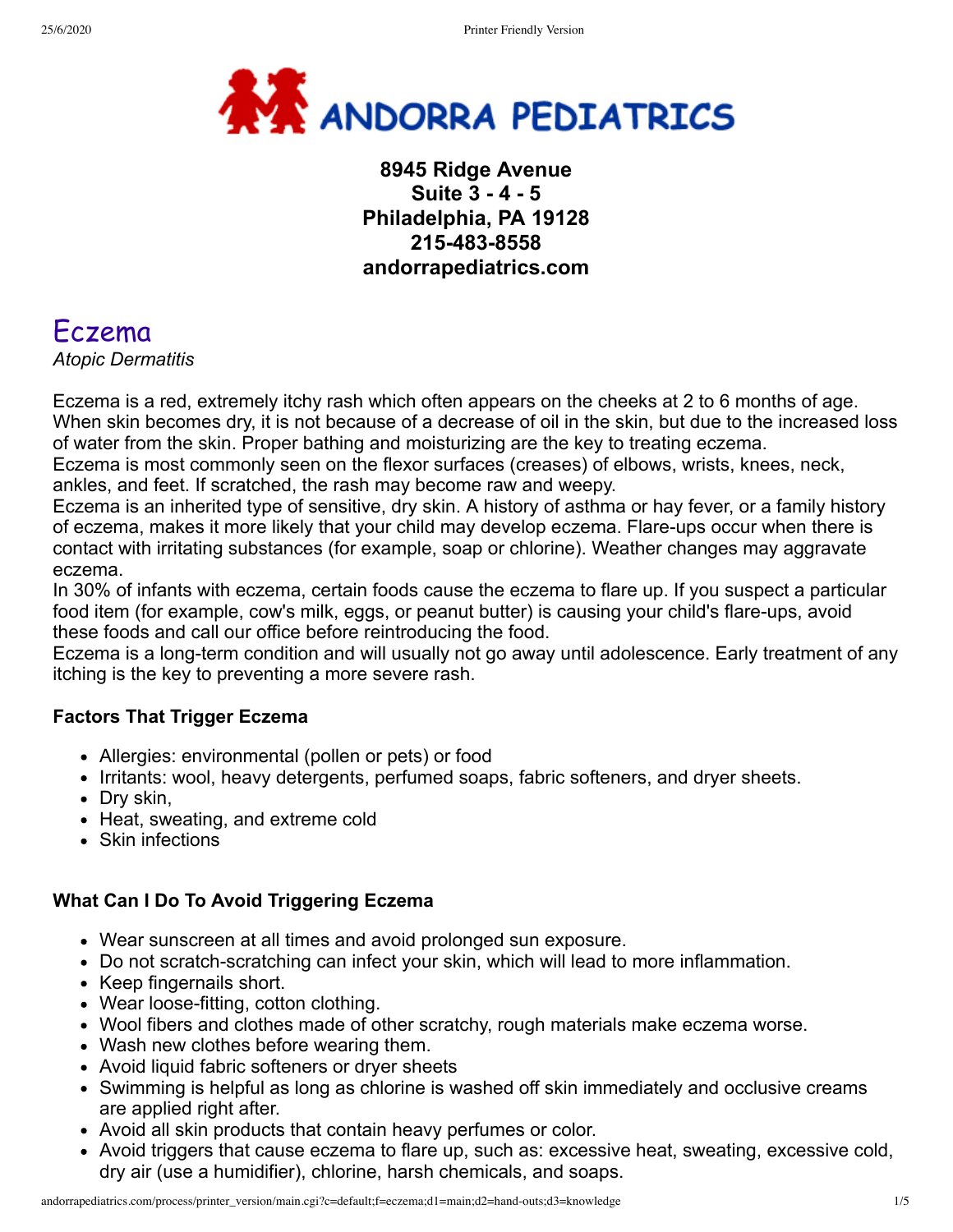- Never use bubble bath.
- Keep your child off the grass during grass-pollen season (May and June).
- Keep your child away from anyone with fever blisters since the herpes virus can cause a serious skin infection in children with eczema.
- Breast-feeding has been shown to lessen the severity of eczema.
- Avoid cow's milk products, soy, eggs, peanut butter, wheat, and fish during your infant's first year.

#### **Treatment of Eczema**

#### **Use Of Steroid Creams and Ointments**

- Steroid cream or ointment is the main treatment for the itch of eczema.
- Creams are usually less potent than the same steroid in an ointment form.
- Ointments work better on areas of the body with thicker skin, such as the palms and soles.
- Ointments are more effective in African-American children.

#### **Steroid creams and ointments come in different strengths or potencies:**

- **Group I** (Very potent: up to 600 times stronger than 1% hydrocortisone)
	- Clobetasol propionate 0.05% (Dermovate)
	- Betamethasone dipropionate 0.25% (Diprolene)
- **Group II**
	- Fluocinonide 0.05% (Lidex)
	- Desoximetasone 0.25% (Topicort)
- **Group III**
	- Triamcinolone acetonide 0.5% (Kenalog, Aristocort cream)
	- Mometasone furoate 0.1% ointment (Elocon)
	- Fluticasone propionate 0.005% (Cutivate)
	- Betamethasone dipropionate 0.05% (Diprosone)
- **Group IV**
	- Fluocinolone acetonide 0.01-0.2% (Synalar, Synemol, Fluonid)
	- Hydrocortisone valerate 0.2% ointment (Westcort)
	- Hydrocortisone butyrate 0.1% (Locoid)
	- Flurandrenolide 0.05% (Cordran)
	- Triamcinolone acetonide 0.1% (Kenalog, Aristocort A ointment)
	- Mometasone furoate 0.1% cream, lotion (Elocon)
- **Group V**
	- Triamcinolone acetonide 0.1% (Kenalog, Aristocort cream, lotion)
	- Fluticasone propionate 0.05% (Cutivate cream)
	- Desonide 0.05% (Tridesilon, DesOwen ointment)
	- Fluocinolone acetonide 0.025% (Synalar, Synemol cream)
	- Hydrocortisone valerate 0.2% cream (Westcort)
- **Group VI**
	- Alclometasone dipropionate 0.05% (Aclovate cream, ointment)
	- Triamcinolone acetonide 0.025% (Aristocort A cream, Kenalog lotion)
	- Fluocinolone acetonide 0.01% (Capex shampoo, Dermasmooth)
	- Desonide 0.05% (DesOwen cream, lotion)
- **Group VII** (The weakest class of topical steroids).
	- Hydrocortisone 2.5% (Hytone cream, lotion, ointment)
	- Hydrocortisone 1% (Many over-the-counter brands)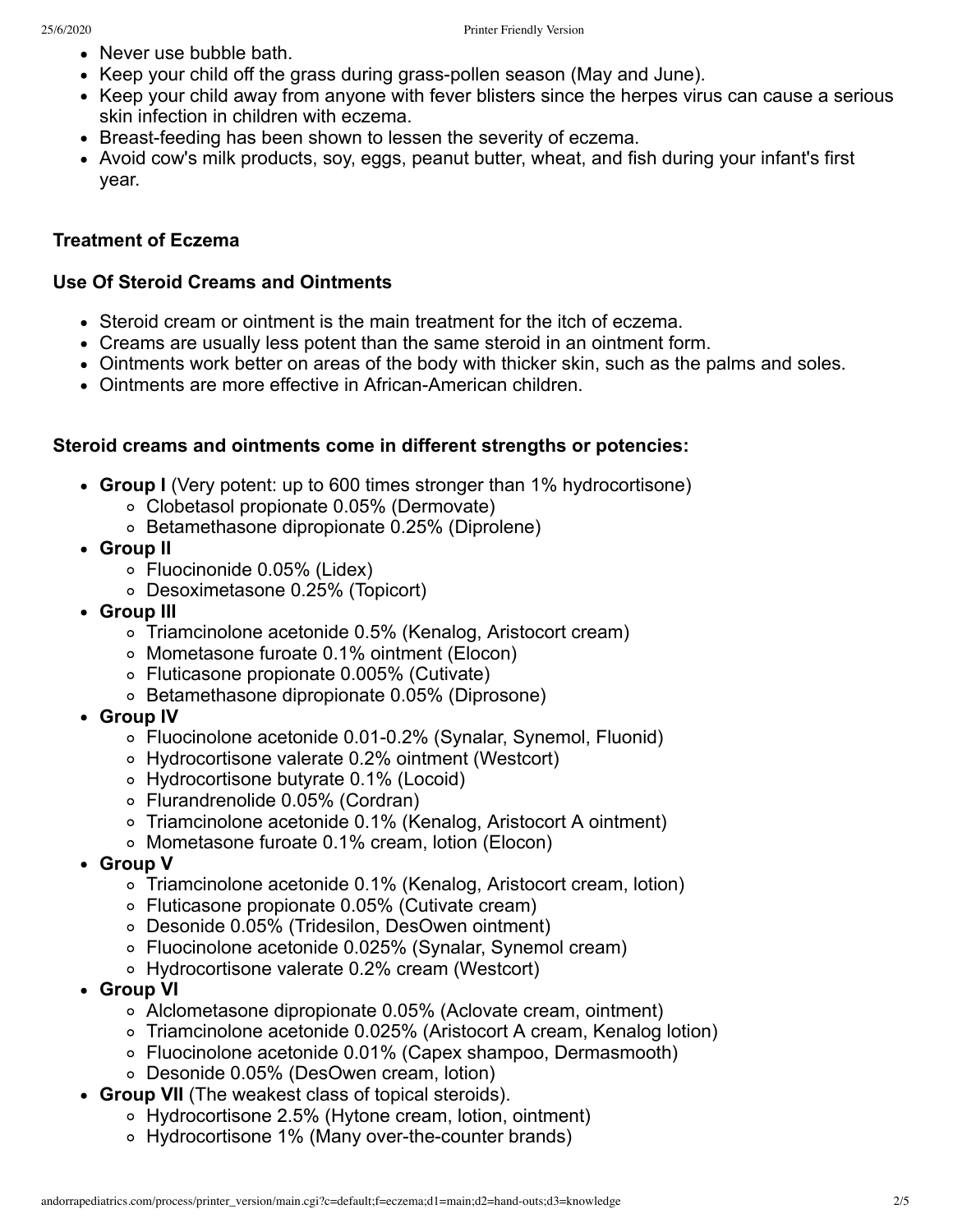At the first sign of a flare-up of your child's eczema, begin treatment with a low potency steroid. Most children with mild eczema will respond to treatment with low potency steroids (Group 7). If treatment is started right away, this may prevent progression of the eczema.

Hydrocortisone 1% cream and ointment are Group 7 steroids and are over the counter. They are very safe and can be used up to four times per day in all age children.

If your child's eczema does not respond to Group 7 steroids, progressively higher potency steroids can be used. The higher group steroids should only be used long enough to get the eczema under control. If this requires more then 2-3 weeks, please call our office. You should then use a low potency steroid to treat the eczema until the rash is completely resolved.

When you travel with your child, always take the steroid cream/ointment with you. Do not let your supply run low. Get the prescription refilled when your supply runs low.

Ultra-high potency steroids are rarely needed in children. High-potency steroids (Group 2 and 3) can be used to treat more severe eczema (under a doctor's advice) until the rash has shown improvement.

#### **How Do I Use These Medicines**

- Wash your hands before using.
- Apply a thin layer (pea sized amount) to all skin areas of eczema. Try to cover the affected areas completely.
- Apply twice a day, about 8-12 hours apart.
- Before applying after a bath or shower, be sure skin is completely dry.
- Do not cover the skin being treated with bandages, dressings or wraps. However, you can wear normal clothing.
- Do not bathe, shower or swim right after applying. This could wash off the medicine.
- If you are a parent applying this medicine, or if you are a patient who is not treating your hands, wash your hands with soap and water after applying. This should remove any medicine left on the hands.
- Use only on your skin. Do not use in the mouth.

#### **Is Bathing Good For A Child With Eczema?**

Water is actually good for the skin. Use cool water because warm water will increase itching. The problem actually begins when the water evaporates too quickly from your child's skin after bathing.

- Your child should have one bath a day for 10 minutes.
- Water-soaked skin is far less itchy.
- Eczema is very sensitive to some soaps, especially bubble bath.
- Use a mild unscented soap like Aveeno, Lever 2000, Dove, and Ivory.
- Any shampoo may irritate your child's eczema.

#### **Soak and Seal Technique**

- Don't use bubble bath, scented soaps, or heavily perfumed products.
- Daily "soak" in the tub for 15-20 minutes in warm water (not hot).
- Right after bath, lightly pat dry, and then quickly (within 2 minutes) apply cream based moisturizer to damp skin to "seal" in the hydration.
- If your child is having a flare up and requires the use of a topical steroid cream, use the steroid cream first and then apply the moisturizer.
- For the face, use a wet wash cloth to keep the skin on the face moist.
- Soap and shampoo (mild- Johnson's Baby Shampoo, Neutrogena) should be used only during last few minutes of bath.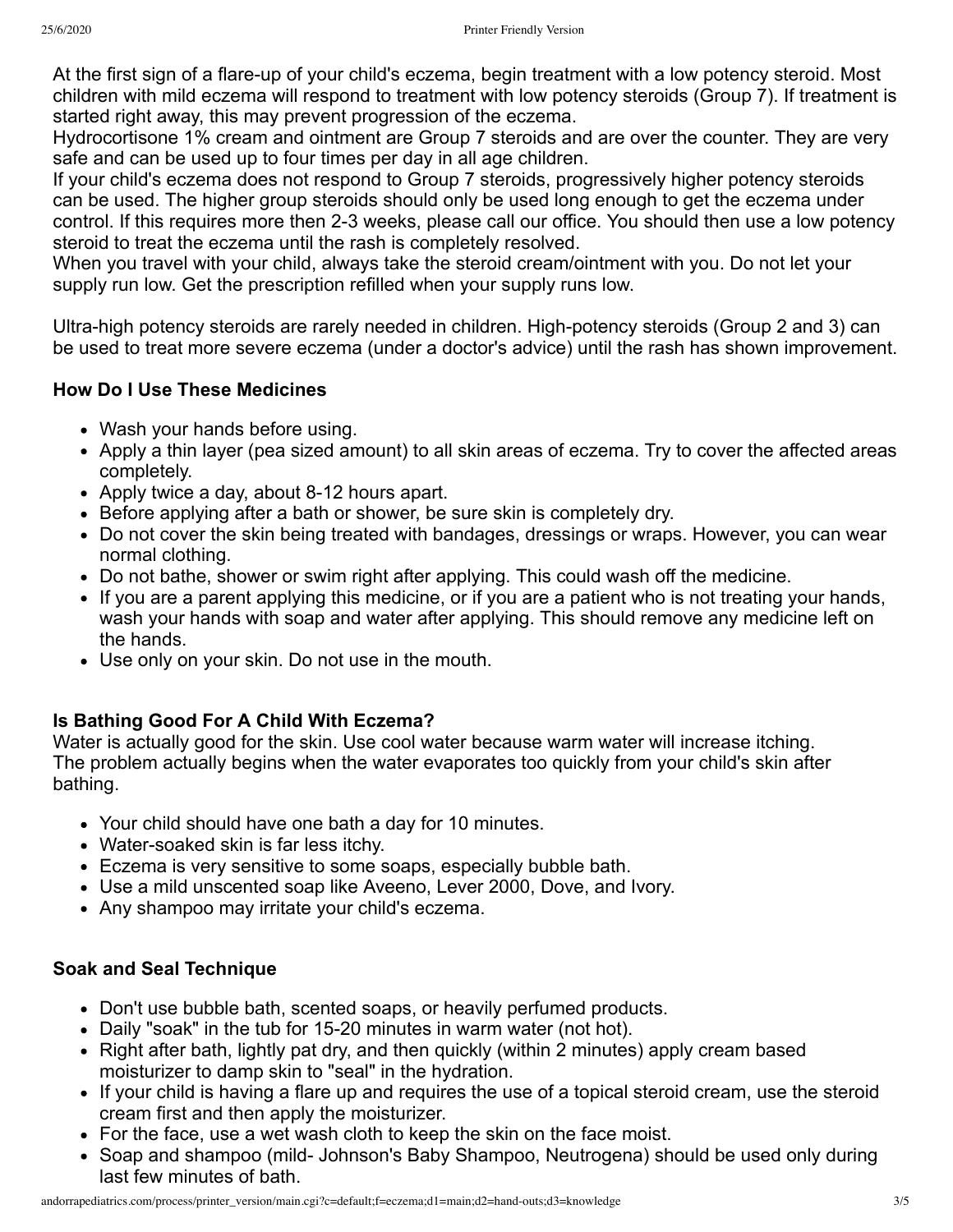#### **Wet Wraps**

Works to increase the absorption of topical medication and should be used on severely affected skin.

- After soaking and applying topical medication to the affected skin, wet wraps should then be applied.
- Put on a pair of wet pajamas or wet long underwear, followed by dry pajamas or a sweat suit
- Cover the hands and feet with wet cotton tube socks, followed by dry cotton tube socks.
- Use warm tap water and wring out clothes. Do not use dripping wet materials for wet wraps
- Wet wraps should be worn for 8-12 hours per day, usually at night while sleeping.

#### **Lubricating Creams and Ointments**

Lubricating creams and ointments are very effective in lessening your child's dry skin.

- Apply a lubricating cream or ointment 1-3 times daily (more during the winter).
- Ointments (Aquaphor) provide more lubrication for very dry skin and for thicker areas of skin (palms/soles)
- Steroids, non-steroids and lubricating creams/ointments can be used together.
- Lotions should be avoided because they contain alcohol, which can actually be more drying to the skin.

#### **The following are examples of commonly used Iubricating creams and ointments:**

- Aquaphor ointment
- Acid Mantle cream
- Eucerin cream
- Vaseline

Try to apply these moisturizers right after a bath or shower while your skin is still wet. The longer you wait the less effective the moisturizers will be.

#### **How Can Alpha Keri Bath Oil Help My Child's Skin?**

Alpha Keri Bath Oil is very effective in decreasing water evaporation from your child's skin after a bath. It functions just like the moisturizers discussed above. Remember, it is the rapid evaporation of water from your child's skin that makes eczema worse.

- Apply the oil directly to your child's skin while the skin is still wet.
- Wrap a towel around your child until the oil is absorbed and your child is dry.
- The bath oil can also be placed in the bath.
- After the Alpha Keri bath oil is absorbed into the skin, you can apply the steroid cream prescribed for your child.
- Generic is less expensive and as effective.

#### **Treatment of Itching**

Eczema itches. Scratching makes eczema worse.

- At the first sign of any itching, apply the steroid cream/ointment to the area that is affected.
- Keep your child's fingernails cut short.
- Keep your child's hands clean to avoid an infection from developing when scratching the eczema.